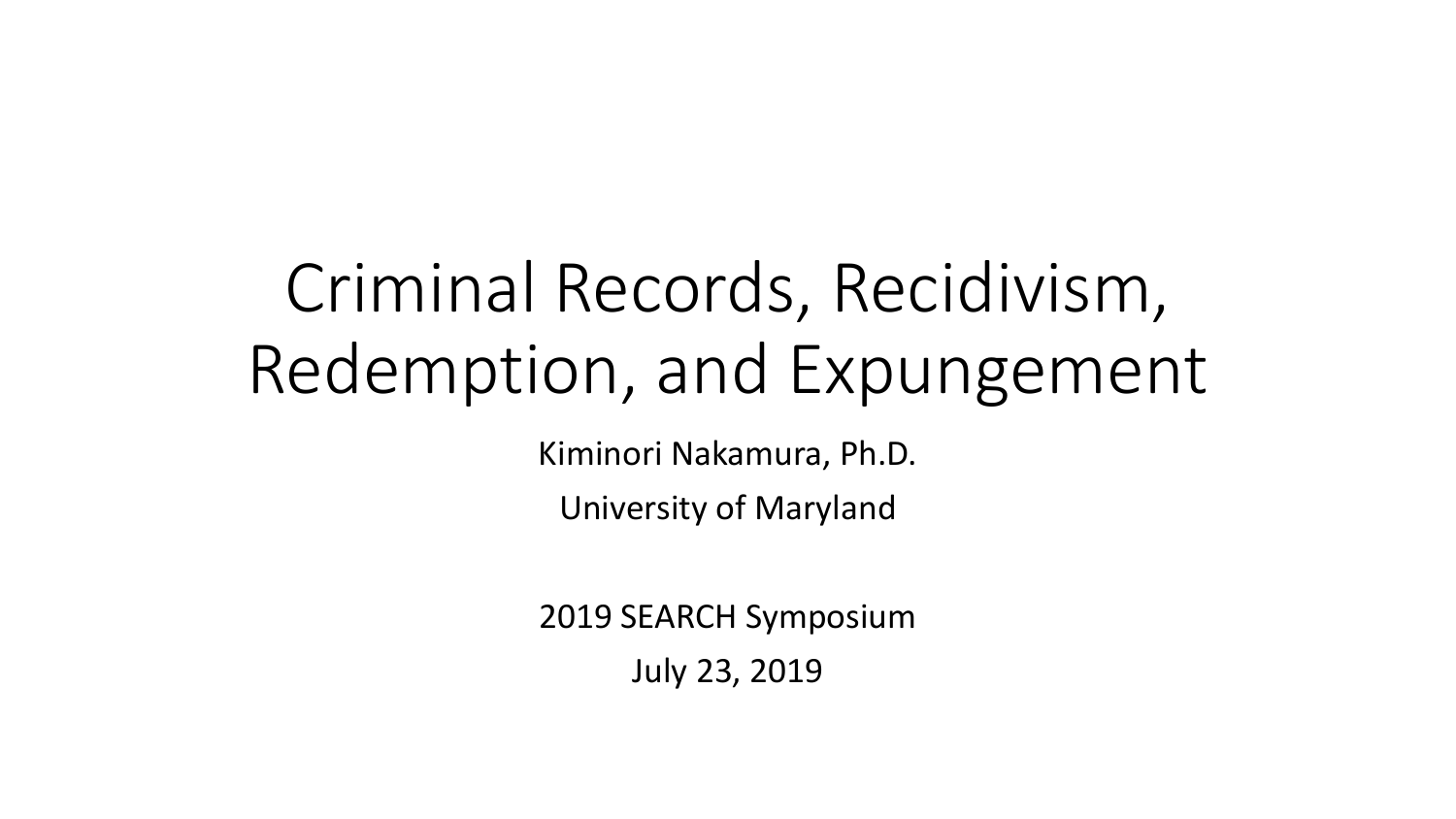## Prevalence of Criminal Records

- Expanded reach of the criminal justice system
	- Incarceration rate quadrupled [NRC, 2014]
	- Similar growth in probation [Phelps, 2017]
	- % of population with a felony conviction doubled [Shannon et al., 2017]
	- 1/4-1/3 arrested by mid-20's [Brame et al, 2012; Smith, 2019]
	- One in three adults with a criminal record [FBI, 2017]

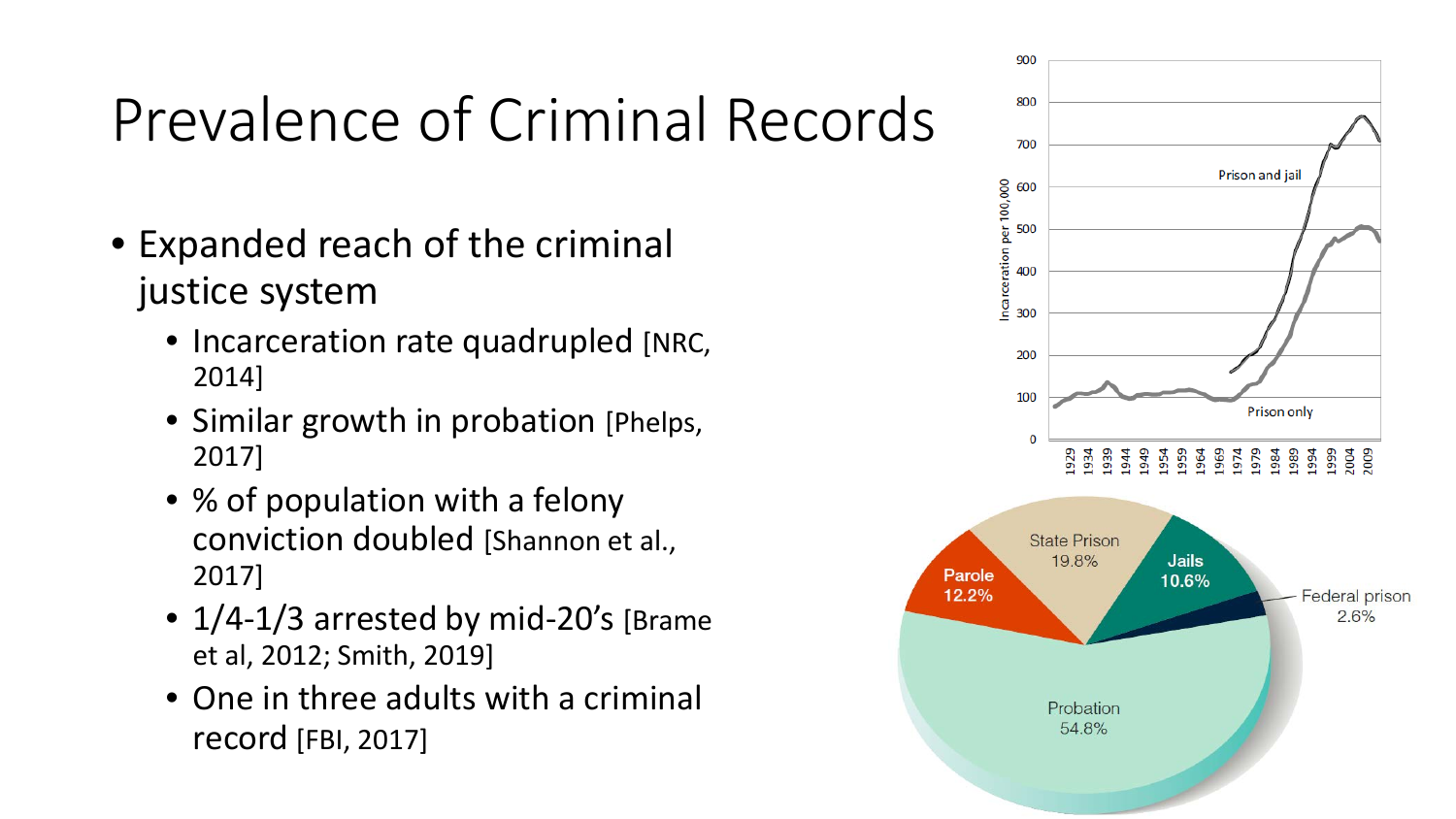### Criminal Records and Recidivism

- Collateral consequences of criminal records [Leasure, 2018; Pager, 2003; Uggen et al., 2014]
- One of the best documented "facts" in criminology: Positive association between past and future offending
	- All risk assessment tools include criminal history
- But it has been long known that recidivists recidivate relatively quickly and risk declines over time [Baker, 1966; Hoffman & Stone-Meierhoefer, 1977; Kitchener et al., 1977]
- Why? Could be for multiple reasons time is rehabilitative and/or a filter [Kurlychek et al., 2012]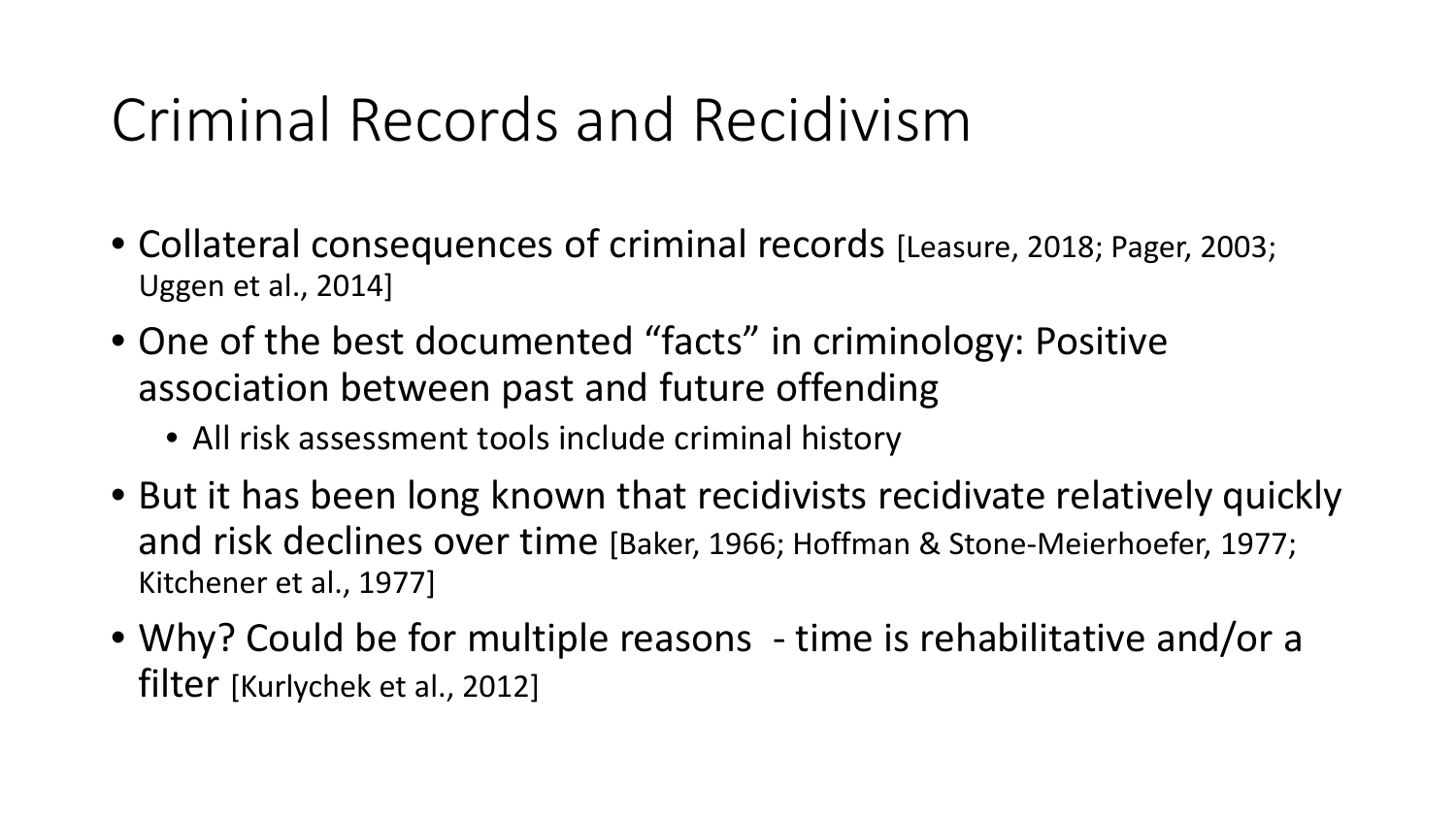## Redemption - When Does Recidivism Risk Become Low Enough?

- Unanimous finding of declining recidivism risk
- Clearly, a criminal record has a diminishing value over time
- Range of redemption time estimates (5-10 years), depending on the benchmarks used Figure 3. Predicted Hazards of a 26-Year-Old Offender with **Different Criminal History Records**



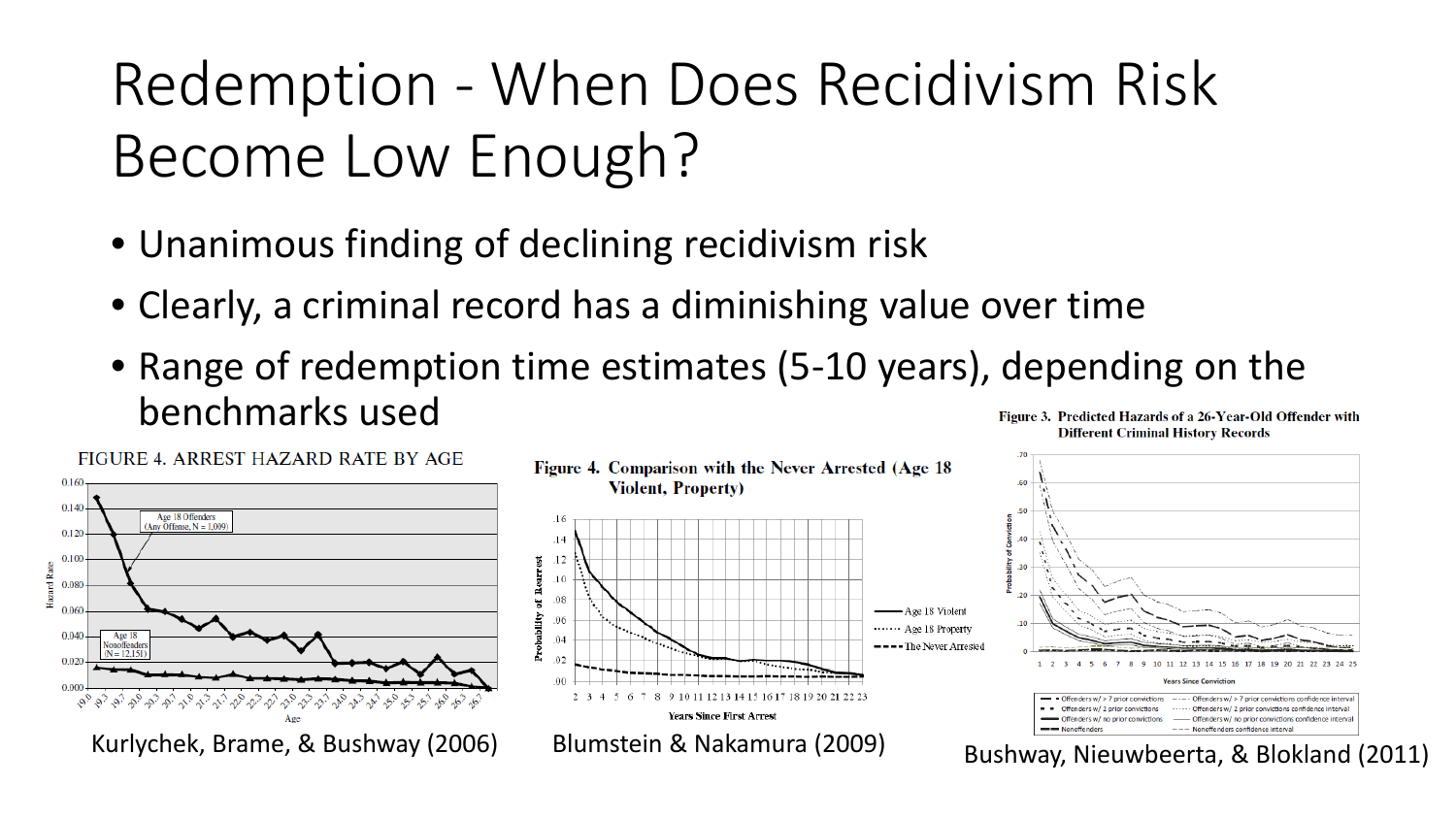#### Implications

- Empirical justifications for time-limited use of criminal records
	- "Waiting periods" in expungement and sealing, certificates of rehabilitation/relief
	- State Fair Credit Reporting Act laws (7-year rule)
	- EEOC Guideline ("the time that has passed since the offense")
	- Exclusionary periods set by businesses and background check companies
- Removing or arbitrarily shortening waiting periods can increase "false negatives" and delegitimize relief mechanisms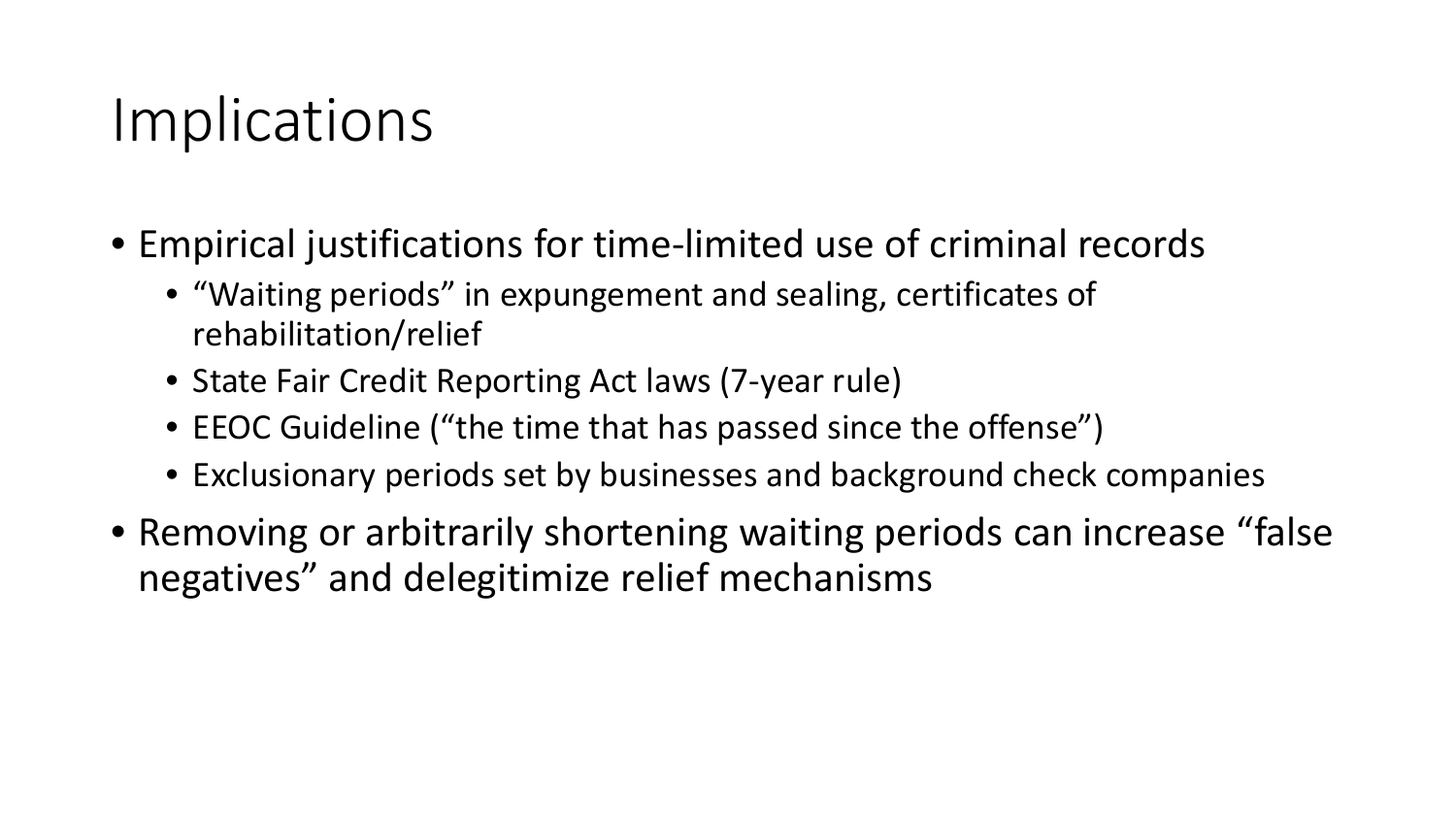### Record Clearing

- One mechanism of relief from collateral consequences: Limiting access to (full) criminal history information
- Existing studies suggest that record clearing improvs employment and reduces recidivism [Loeffler et al., 2015; Prescott & Starr, 2019; Selbin et al., 2018]
- No experimental data yet In observational data, who clears? Selection on unobservables
- No great understanding of the effects when it's automated current up-take estimate is less than 10% [Chien, 2019; Prescott & Starr, 2019]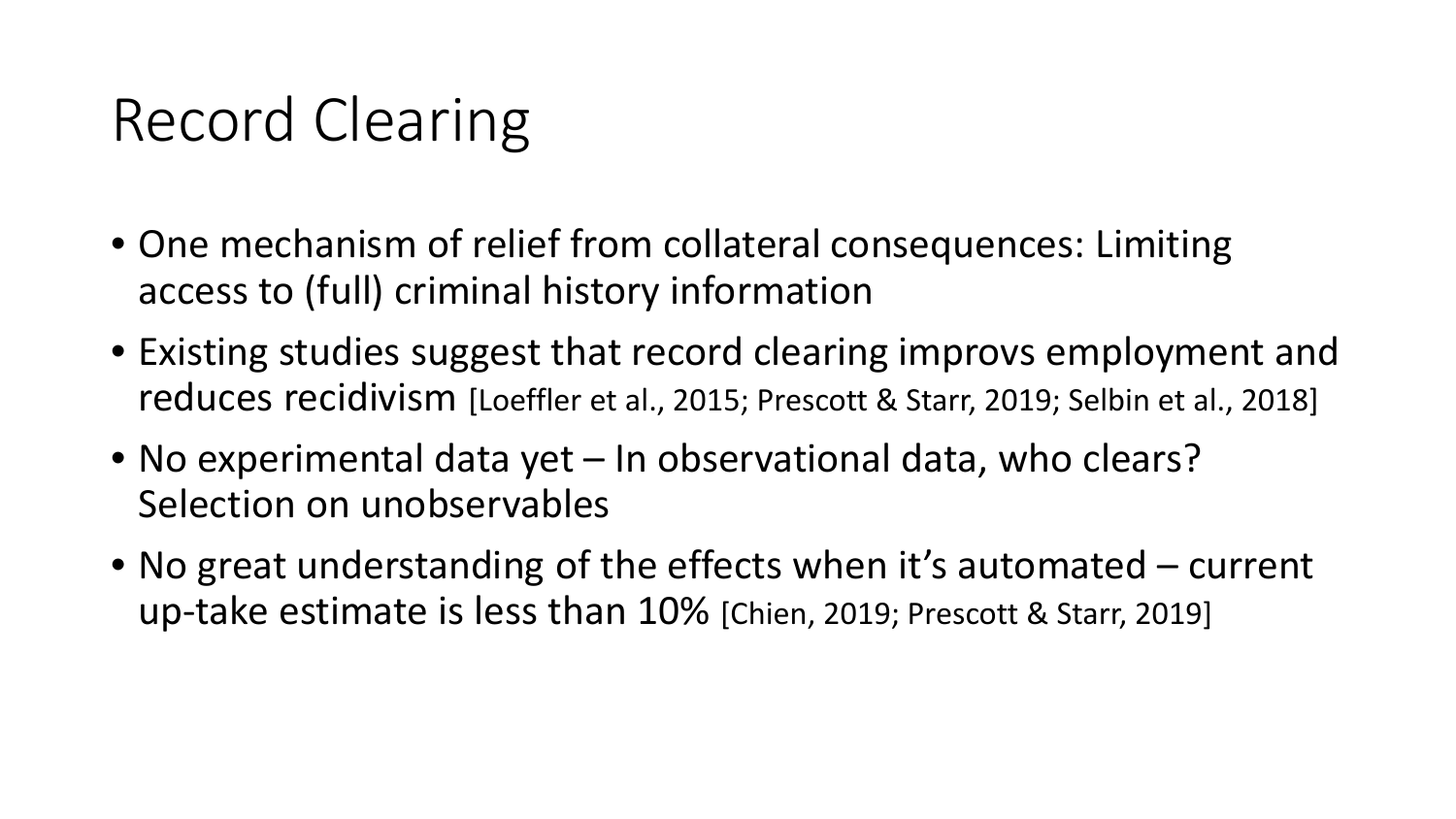## Changing landscape of Record Clearing

- Clean Slate Act of 2018 in Pennsylvania
	- *Automatic* sealing
	- Summary offenses and many non-violent misdemeanor convictions after 10 years from disposition
	- Non-conviction records without waiting periods
	- Estimated 30 million cases or half of the state court caseload will be sealed
- Justice Reinvestment Act of 2016 in Maryland
	- Expungement
	- Over 100 misdemeanors, including drug possession and theft, after 10 years from sentence completion
	- Felonies including theft, drug trafficking, and burglary, after 15 years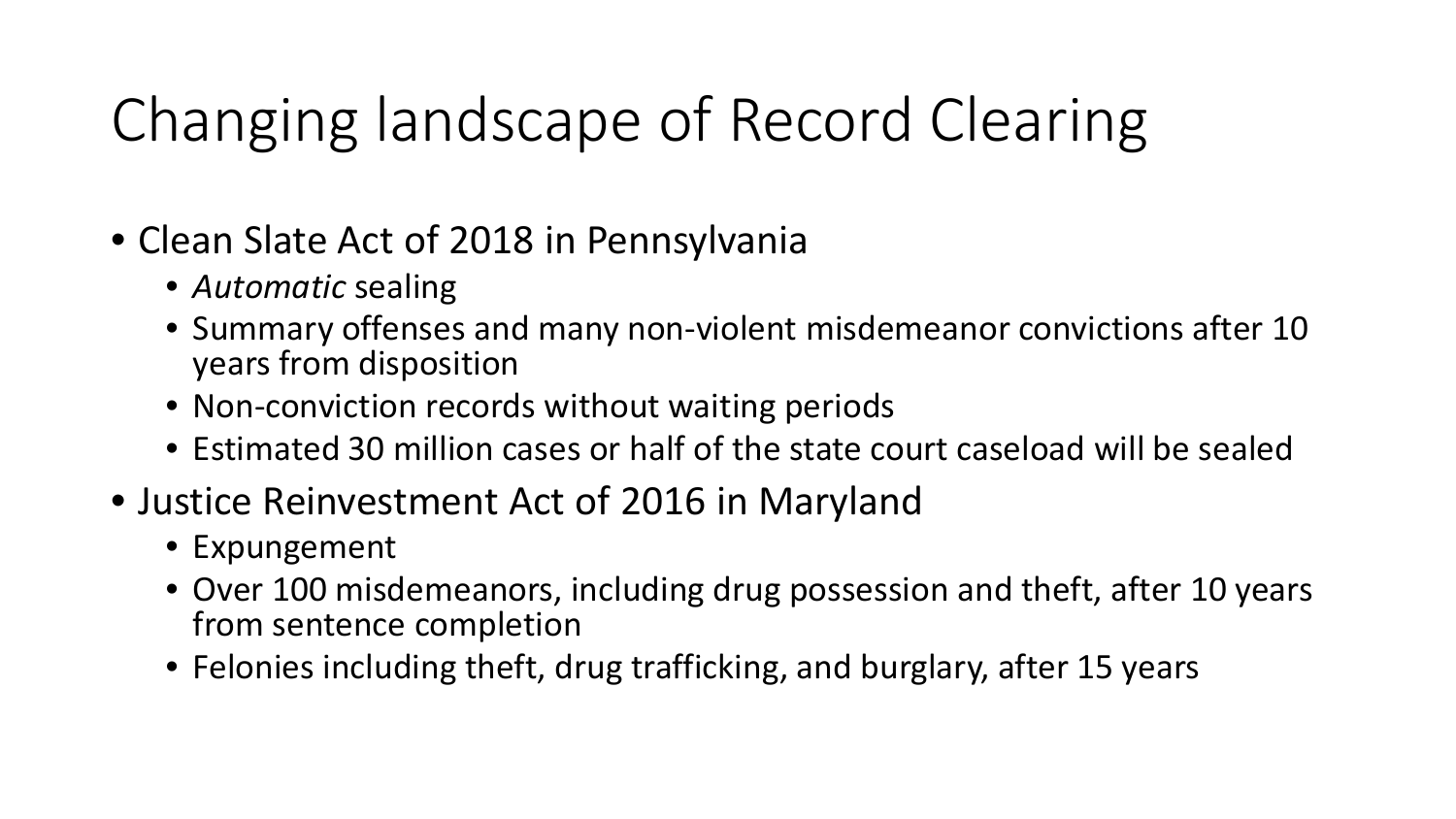#### Increasing Relevance of Expungement in MD

#### **CJIS Expungements Calendar 2004-2018**

| Year | <b>CJIS Expungements</b>    | <b>Year</b> | <b>CJIS Expungements</b> |  |
|------|-----------------------------|-------------|--------------------------|--|
| 2004 | 15,769                      | 2012        | 30,654                   |  |
| 2005 | 16,760                      | 2013        | 34,207                   |  |
| 2006 | 20,612                      | 2014        | 33,801                   |  |
| 2007 | 21,772                      |             | 36,412                   |  |
| 2008 | 24,200 More than tripped or |             | 41,854                   |  |
| 2009 | 25,146                      | 2017        | 48,211                   |  |
| 2010 | 27,199                      | 2018        | 59,026                   |  |
| 2011 | 20,492                      |             |                          |  |

CJIS: Criminal Justice Information System

Source: Criminal Justice Information System; Department of Public Safety and Correctional Services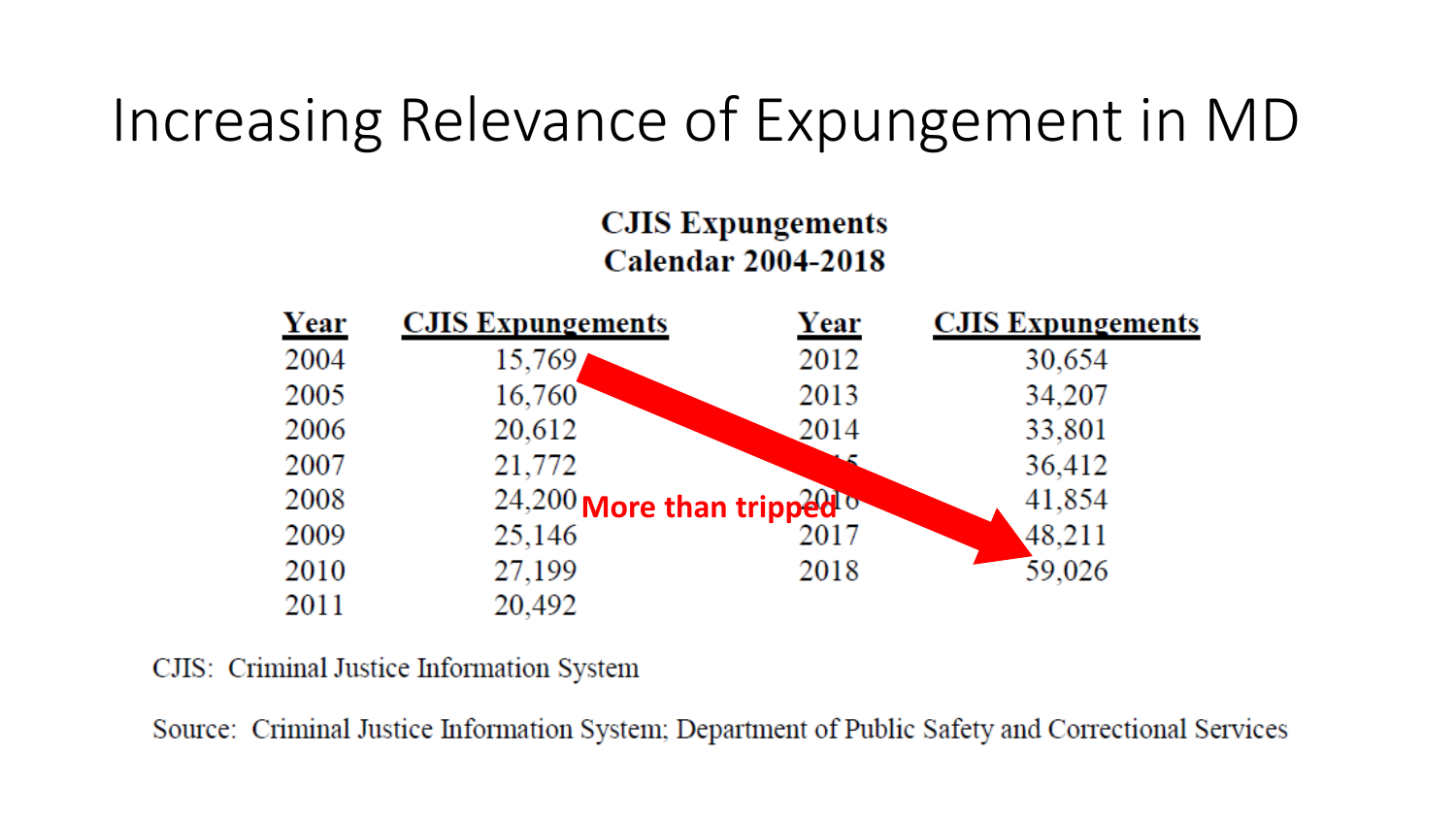## Potential Unintended Consequences of Deleting Records

Risk assessment and redemption research suggests that criminal history predicts recidivism but recent history predicts better than old history – *Expungement systematically removes low risk people*





**Complete data Data after expungement**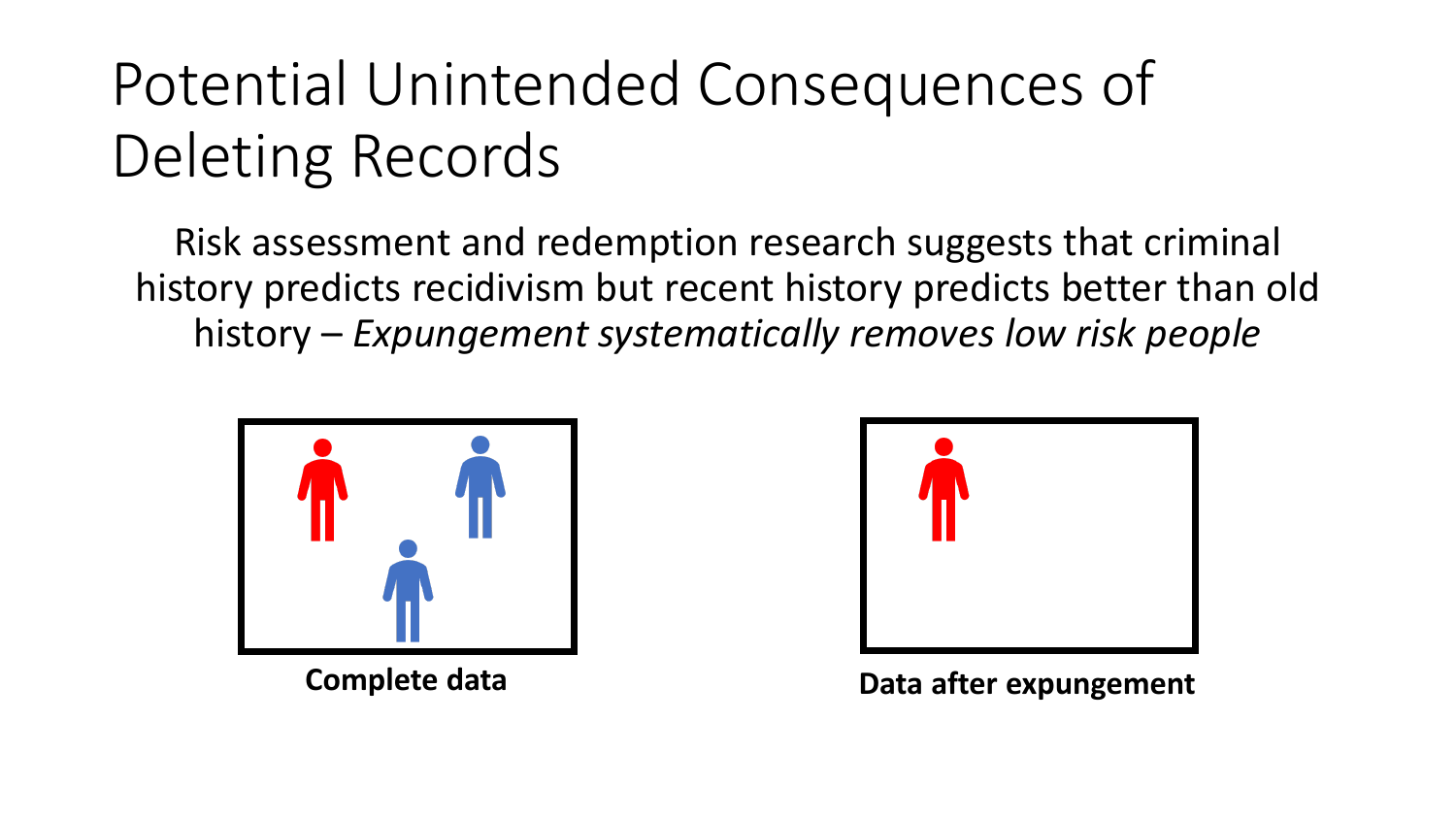## How Would This Affect Recidivism Research? Hypothetical Example



*Suppose most misdemeanors are expungeable after 10 years*

|                                                             |                                                     | Recidivism (3 year) |            | <b>Total</b> |  |
|-------------------------------------------------------------|-----------------------------------------------------|---------------------|------------|--------------|--|
| <b>Part of non-recidivists with</b><br>expungeable offenses | <b>Original Offense</b><br><b>Expungeable?</b>      | <b>No</b>           | <b>Yes</b> |              |  |
| would disappear from the<br>data                            | <b>No</b>                                           | 35                  | 15         | 50           |  |
|                                                             | <b>Yes</b>                                          | 35                  | 15         | 50           |  |
|                                                             | <b>Total</b>                                        | 70                  | 30         | 100          |  |
| <b>Higher recidivism rates,</b><br>longer redemption times  | $43\% = 30/(100-30)$<br><b>30% recidivism rates</b> |                     |            |              |  |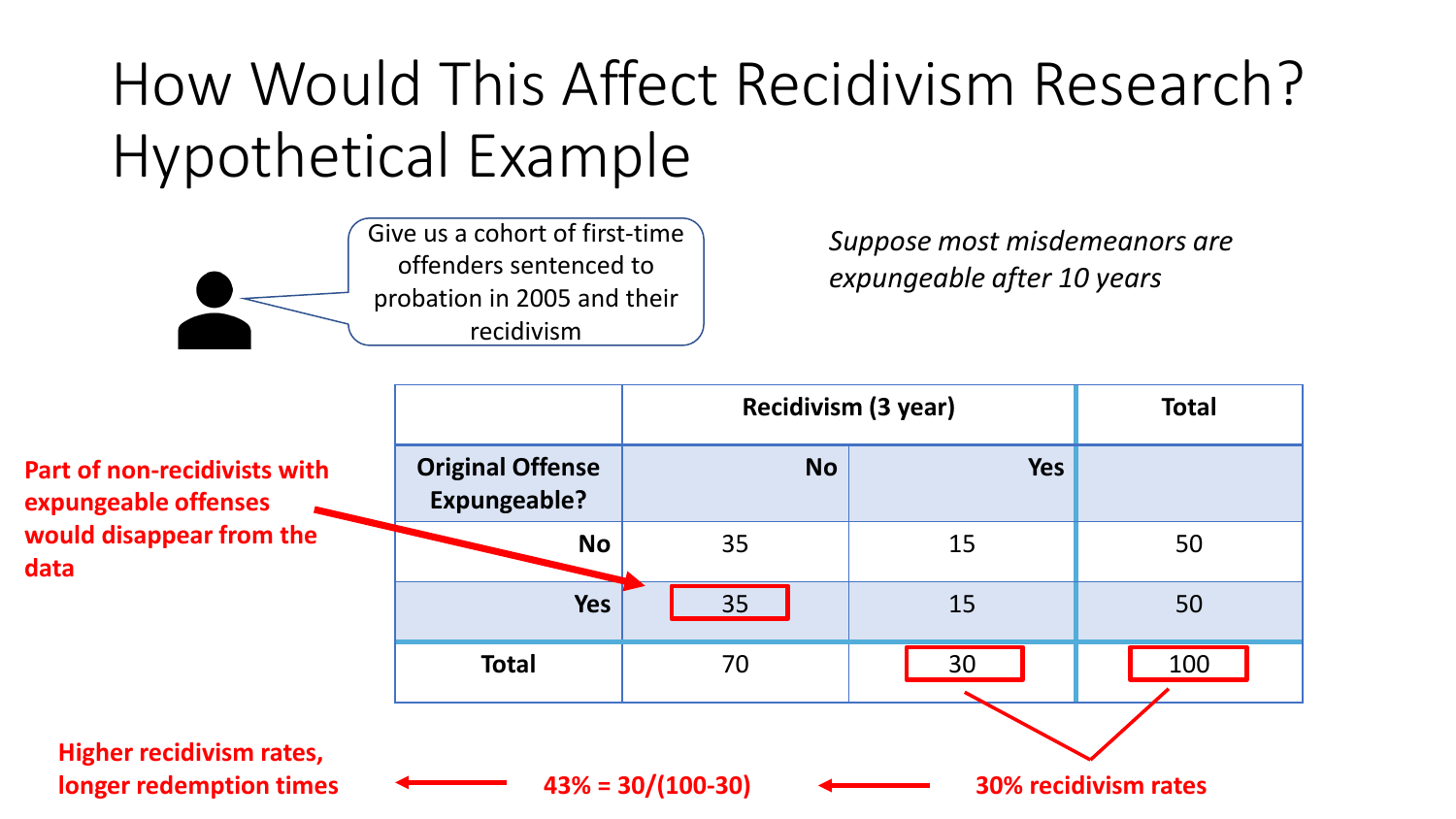## How Would Expungement Affect Risk Prediction?

Take another sample of probationers and run a model predicting recidivism

Suppose the predictors are age, sex, and criminal history

After expungement, the sample would consist more of: first-timers, female, and older

Sample selection where the selection is related to the dependent variable would result in bias